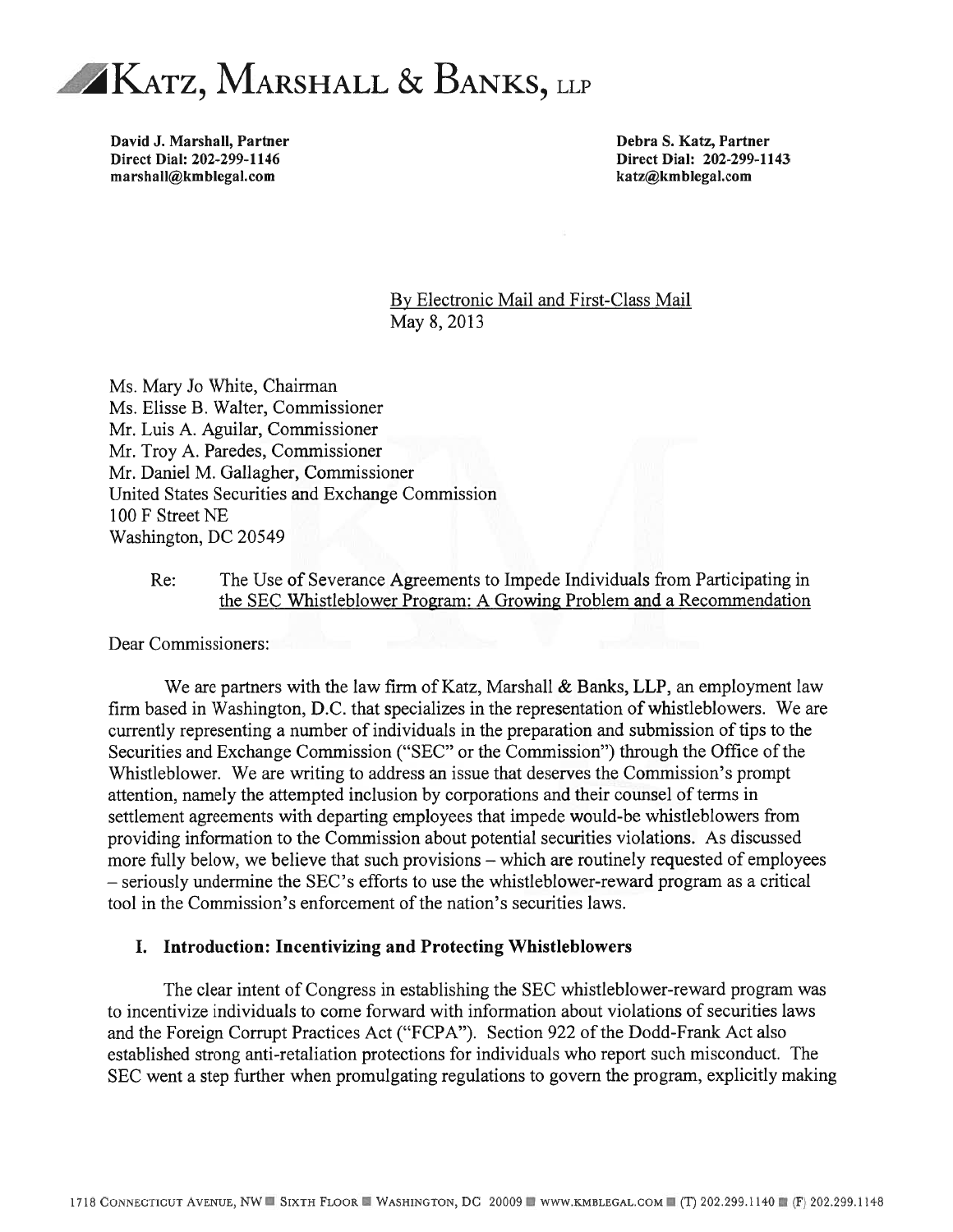Commissioners of the U.S. Securities and Exchange Commission May 8, 2013 Page 2

it unlawftil to interfere with the efforts of such individuals to provide information to the Commission. Rule 21F-17(a) provides:

No person may take any action to impede an individual from communicating directly with the Commission staff about a possible securities law violation, including enforcing, or threatening to enforce, a confidentiality agreement (other than agreements dealing with information covered by  $\S 240.21F-4(b)(4)(i)$  and  $\S$ 240.2 1F-4(b)(4)(ii) of this chapter related to the legal representation of a client) with respect to such communications.

17 C.F.R. § 240.21F-l7(a). Unlike the separate anti-retaliation provision, this rule comes into play when a company attempts to block or deter an individual from providing information to the Commission and cooperating in its investigation of that information. The rule is often violated well before an individual experiences actionable retaliation.

#### II. Technical Compliance with the Rule

The majority of the individuals we represent before the Commission have obtained information about possible securities violations through their employment with the companies whose conduct is the subject of their tips, or sometimes through their employment with related companies. As we know from our own experience and as a number of SEC officials involved in the whistleblower program have noted in public statements, the overwhelming majority of these employee-whistleblowers first report the same securities violations to their companies management and when their responses were not properly addressed they then report their concerns to the SEC. As a result of their internal reporting and/or of management's learning or suspecting that the employee has also gone to the SEC, many of these whistleblowers experience retaliation for raising their concerns, and they are often involuntarily separated from their employment as a result. Some are demoted, others get fired, and some just find themselves being suddenly criticized, marginalized, or ignored in ways that make it clear that the decision to speak out about wrongdoing has placed their careers in danger despite years of exemplary job performance.

Whether the company terminates the employee as an act of retaliation, the employee "voluntarily" resigns, or the employee departs later for some unrelated reason, many of these whistleblowers end up entering into separation agreements with their former employers in order to obtain severance or other benefits. Such agreements are routinely presented to employees today, and require that the employee release any legal claims against the company in exchange for whatever benefits the company provides. A very large number of employees sign such agreements in the United States every year, often without advice of counsel.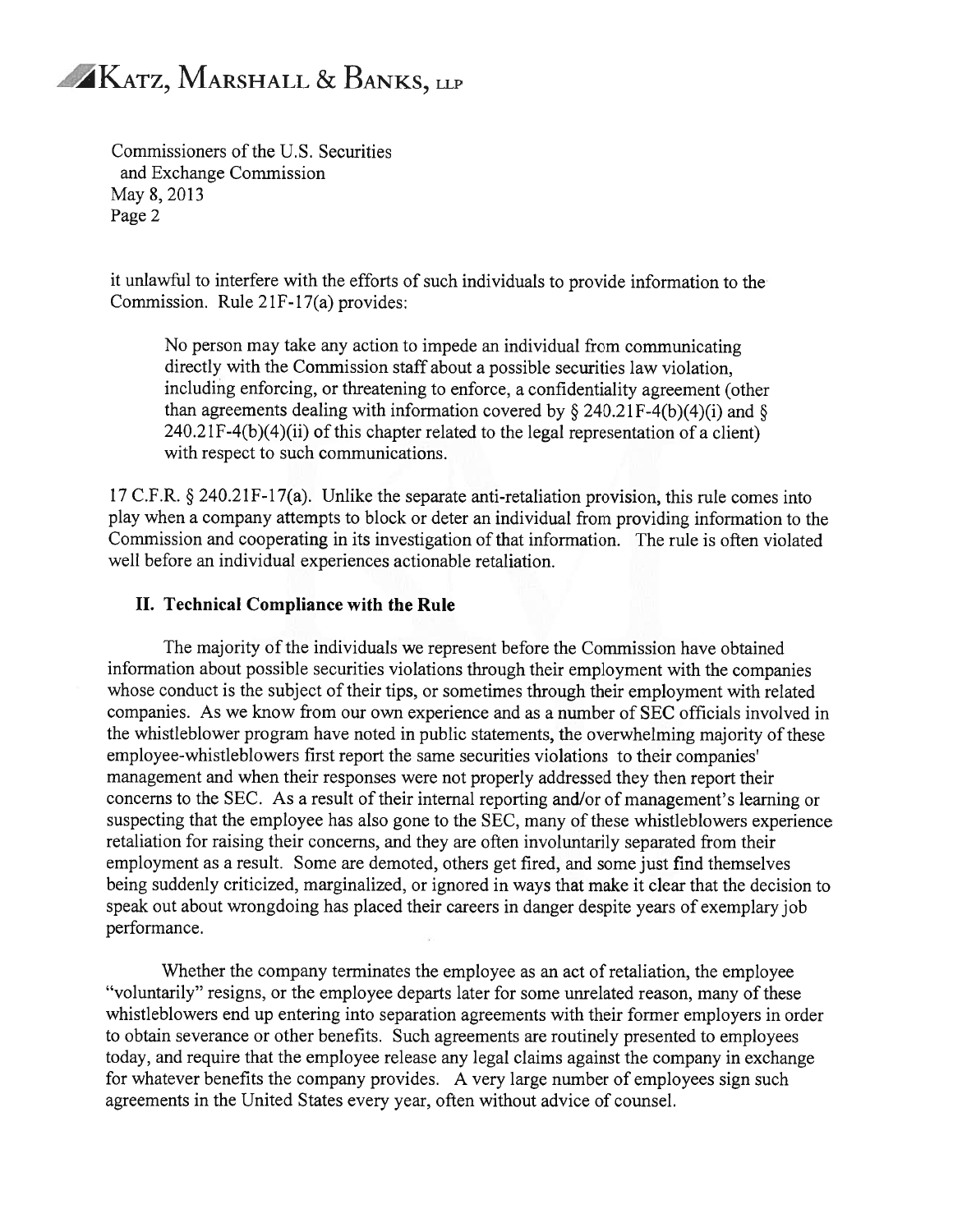Commissioners of the U.S. Securities and Exchange Commission May 8, 2013 Page 3

In the eleven years since the passage of the Sarbanes-Oxley Act in 2002, we have represented scores of whistleblowers who have raised concerns about securities fraud and other financial fraud, and who have faced retaliation from their employers as a result. Since the enactment of the Dodd-Frank Act in in July 2010, we have also been routinely advising such whistleblowers about the SEC whistleblower program and, where appropriate, representing them in the preparation and submission of their tips to the SEC. In these cases, we are frequently involved in the negotiation of settlement agreements that resolve our clients' claims of unlawful retaliation, which usually arise under Section 806 of the Sarbanes-Oxley Act, more recently under Section 922 of the Dodd-Frank Act, and/or some state-law counterpart. During negotiations, we often have to respond to attempts by employers and their counsel to include language that interferes with the ability of whistleblowers to participate freely in the SEC program, or which otherwise might frustrate the Commission's enforcement efforts.

It is our observation that most employers, and certainly their counsel, understand that they cannot insist on the inclusion of settlement terms that would expressly prevent a current or former employee from communicating with the SEC. Our clients have regularly been presented with severance agreements requiring departing employees to represent and agree that they "ha{vej not and will not share non-public, proprietary or otherwise confidential information of the company with any third party." Most employers will agree to modify such a prohibition with language such as, "Nothing in this agreement shall be construed to prevent the employee from communicating with, or participating in an investigation by, any government or law enforcement entity." Despite the broad understanding that an employer cannot expressly prohibit an employee from communicating with the Commission, however, the qualifying language that some employers include in severance or separation agreements still allows the employee to communication with the Commission only if compelled to do so, which is clearly inconsistent with the new SEC rule. The following is commonly seen in employer-proposed agreements:

Employee agrees that he will not use or disclose any Company information at any time subsequent to the execution of the Agreement, except as required by law. Company information does not include information or knowledge which Employee is required to disclose by order of a governmental agency or court after timely notice of the order has been provided to the Company.

As more companies and their counsel become familiar with the SEC regulations governing the whistleblower program, we would hope to see fewer terms of this type that blatantly violate the new rules by impeding individuals in their communications with the SEC. We also appreciate the public statements that the Office of the Whistleblower leadership have made indicating that they intend to aggressively enforce the rule against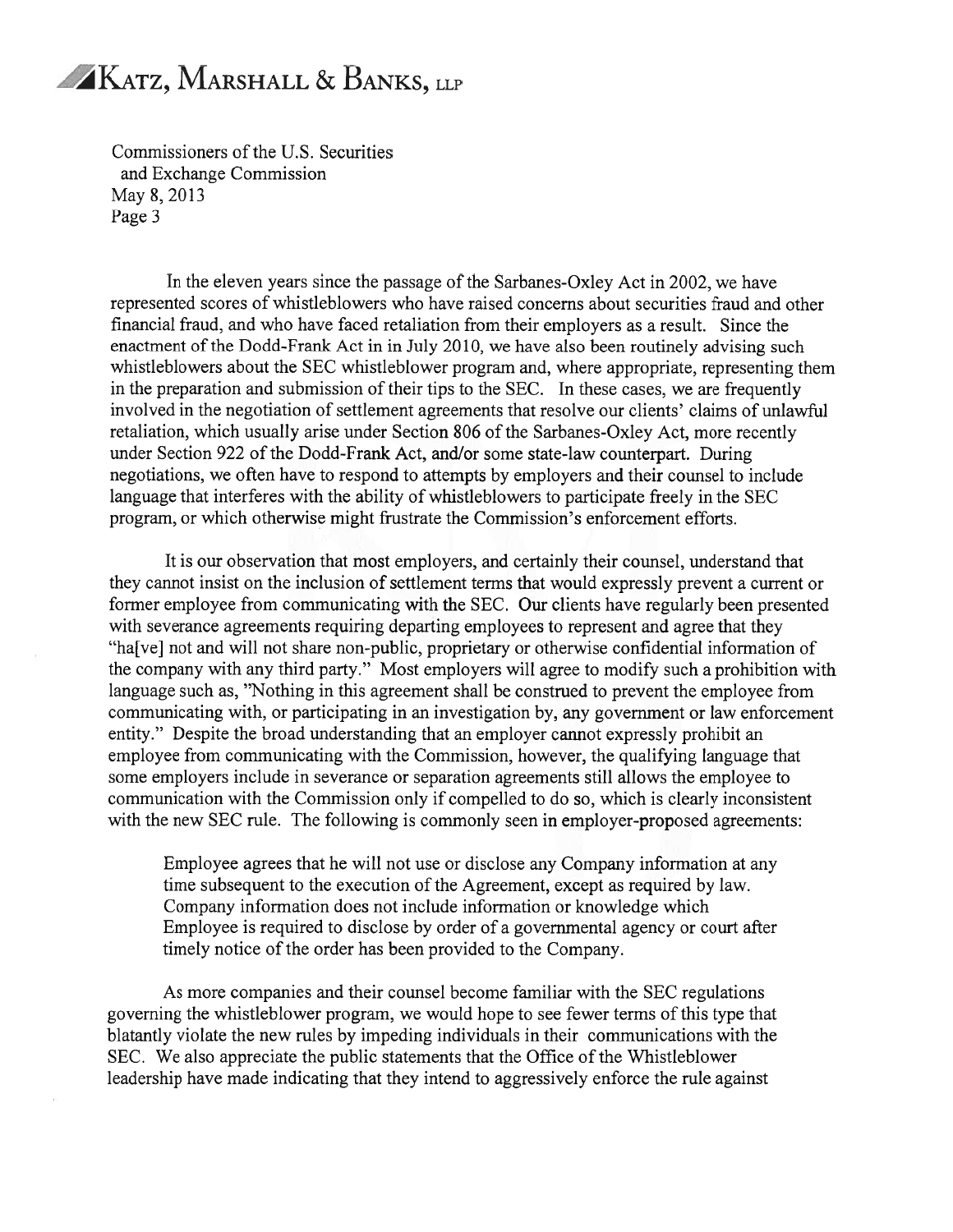Commissioners of the U.S. Securities and Exchange Commission May 8,2013 Page 4

impeding whistleblowers, and we expect to see an enforcement action in the future that will go a long way towards deterring the most flagrant violations of the rule.

#### III. Indirect Impediments and Disincentives to Whistleblowing

While companies and their counsel are largely avoiding attempts to prohibit outright an individual's communicating with the SEC, our law firm and other that represent SEC whistleblowers are nonetheless seeing an increase in proposed settlement language that is intended to achieve the same result in a more roundabout and crafty manner. The language that defense counsel have proposed often attempts to impose on whistleblowers one or both of the following types of restrictions: (1) the requirement that the whistleblower renounce the right to receive any award the SEC might make as the result of a successful enforcement action; or (2) the requirement that an employee disclose to the company all past or future communications with any third party, including government agencies, and/or that the employee agree to cooperate with the company in any ensuing investigation. We believe that both of these types of provisions violate SEC Rule 21F-17(a) and/or (b), and we believe the Commission needs to send a clear signal to employers and employees to that effect.

#### A. The Requirement to Forego a Whistleblower Reward

As noted above, the primary purpose of the whistleblower reward program is to incentivize individuals to come forward with information concerning securities or FCPA violations about which the SEC would not otherwise know. While frequently criticized by employers and corporate counsel as a "bounty hunter" program that encourages employees to gather information regarding actual or potential violations and report it to the SEC rather than allowing the company the opportunity to investigate and correct problems internally, the whistleblower-reward program represents an acknowledgment of the powerful personal, professional, reputational and financial risks faced by an individual who chooses to investigate and disclose misconduct by his or her employer.

Some settlement provisions require an employee to waive the right to recover monetary compensation in connection with any action brought by an administrative agency against the defendant, thereby removing the incentive Congress established for a would-be whistleblower to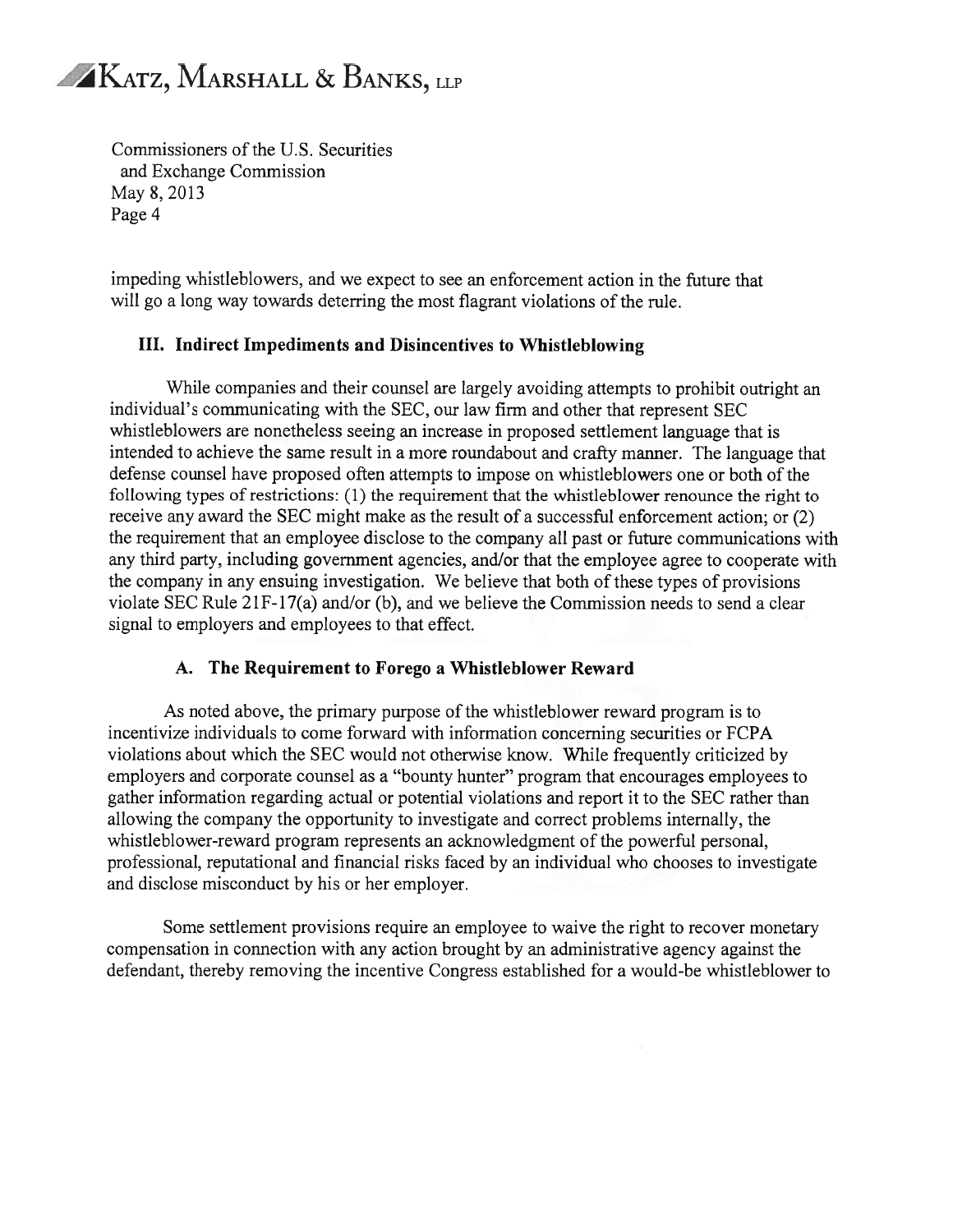Commissioners of the U.S. Securities and Exchange Commission May 8, 2013 Page <sup>5</sup>

come forward. The following are examples that are modeled on actual language that employers routinely include in settlement or severance agreements:<sup>1</sup>

- Employee agrees not to accept, recover, or receive any back pay, damages, or any other form of relief that may arise out of or in connection with any administrative remedies pursued independently by any other person or any federal, state, or local governmental agency or class represented.
- In the event that any agency, self-regulatory organization ("SRO") or court assumes jurisdiction of any lawsuit, claim, charge or complaint on Claimant's behalf, or purports to bring any legal proceedings against the Company, on Claimant's behalf, he promptly will request that the agency, SRO or court withdraw from or dismiss the lawsuit, claim, charge, or complaint with prejudice, and in any event, he waives his right to any form of recovery or relief in any such proceedings on his behalf.

These provisions reflect a practice that pre-dates the Dodd-Frank Act. Employers have for some years included such language in severance and settlement agreements with employees to prevent the employee from accepting a settlement payment, releasing all claims, and then recovering additional damages or relief from the defendant as a result of a class action brought by another employee or an enforcement action brought by the Equal Employment Opportunity Commission ("EEOC"). This practice grew out of case law and EEOC policy prohibiting employers from requiring employees to waive their right to file charges with the EEOC in light of the EEOC's mission of enforcing the nation's anti-discrimination laws, but allowing employees to waive their right to further recovery from the employer after agreeing to settle their individual claims. See EEOC Guidance on "Understanding Waivers of Discrimination Claims in Employee Severance Agreements" (Apr. 4, 2009), Sec. III., available online at http ://www.eeoc. gov/policy/docs/qanda severance-agreements.html.

Some of the proposed terms we are seeing may just reflect a continuation of the practice regarding the EEOC, and terms such as the third provision above, which focuses on actions brought "on the Claimant's behalf," should not be interpreted to prevent recovery based on an enforcement action brought by the SEC on behalf of the United States government.

<sup>&</sup>lt;sup>1</sup> Due in part to Rule 408 of the Federal Rules of Evidence and its state-level counterparts, which prevent the introduction into evidence of offers of compromise, settlement discussions among parties are generally treated as confidential. In addition, parties to settlement routinely agree not to disclose the terms of settlement agreements except in limited circumstances. For these reasons, the examples we cite in this letter do not quote verbatim from proposed or actual settlement agreements that may include the names of parties and other identifying information, but accurately reflect the language that is pertinent to the issues we raise herein with the Commission.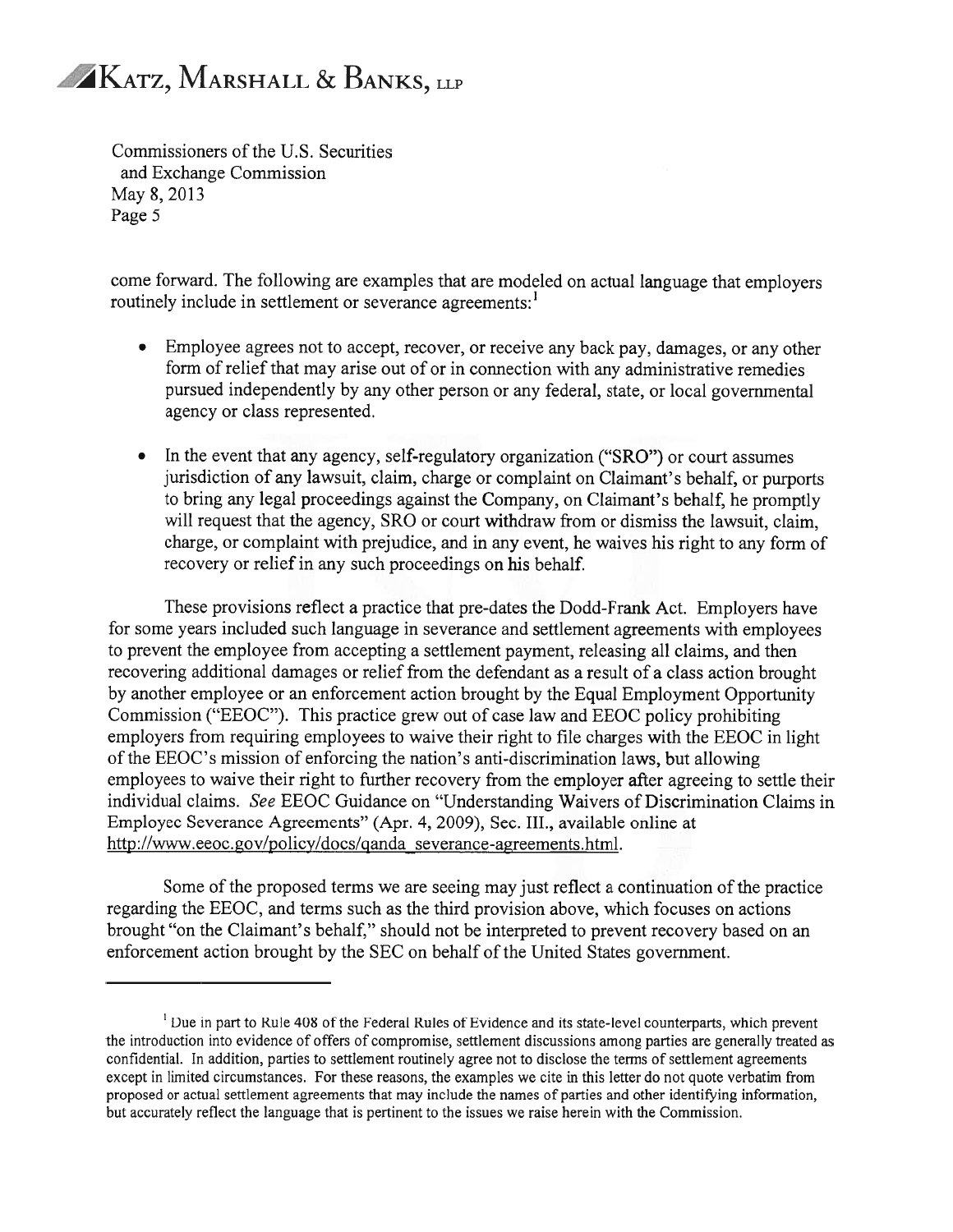Commissioners of the U.S. Securities and Exchange Commission May 8, 2013 Page 6

Nevertheless, such terms, which appear today in the majority of agreements that employees who receive severance or settlement payments sign upon leaving their employment, may impede the employee from submitting information to the SEC by making the employee believe, even if incorrectly, that he or she is required to forego the right to recover an award from the SEC.

Since the establishment of the SEC program, some employers and their counsel are insisting on language that more explicitly requires an employer to waive his or her right to receive an award from the SEC. We have seen a number of employers insist on the inclusion of language in settlement agreements that reads as follow:

Employee hereby irrevocably assigns to the federal government, or relevant state or local government, any right Employee may have to any proceeds, bounties or awards in connection with any claims filed by or on behalf of the government under any laws, including but not limited to, the False Claims Act and/or the Dodd-Frank Act (and/or any state or local counterparts of these federal statutes or any other federal, state or local qui tam or "bounty" statute) against the Company. Employee also represents and promises that Employee will deliver any such proceeds, bounties or awards to the United States government (or other appropriate governmental unit).

We believe that it is imperative that the SEC take a firm stand against contractual language purporting to require anyone to forego an award from the SEC, whether the language purports to require the waiver of "further recovery" or the assignment of any award. These restrictions serve no purpose other than to impede the employee in providing information to the SEC. There is no similarity between the EEOC process and the SEC whistleblower reward program. When an employee agrees to accept a settlement payment from the employer as full and fair consideration for a release of discrimination and other claims, there is no public-policy reason not to allow the employee to waive the right to further payment from the employer. The employee has received compensation from the employer for any harm the employer has caused the employee, and has specifically agreed not to receive additional payment for the same harm.

In the SEC whistleblower program, it is the government and not the employer that pays an award to the employee. The whistleblower's right to an award is a statutory right that has nothing to do with the legal dispute the employee settled with the employer. The right to an award is triggered by the SEC's recovery of more than \$1 million from the company in an enforcement action, and although the amount of the award is tied to the amount the SEC recovers, the employer does not pay the award to the whistleblower or pay any additional moneys to the government to satisfy the SEC's obligation to the whistleblower. The award money comes from a fund that the SEC has established for that purpose. Moreover, the SEC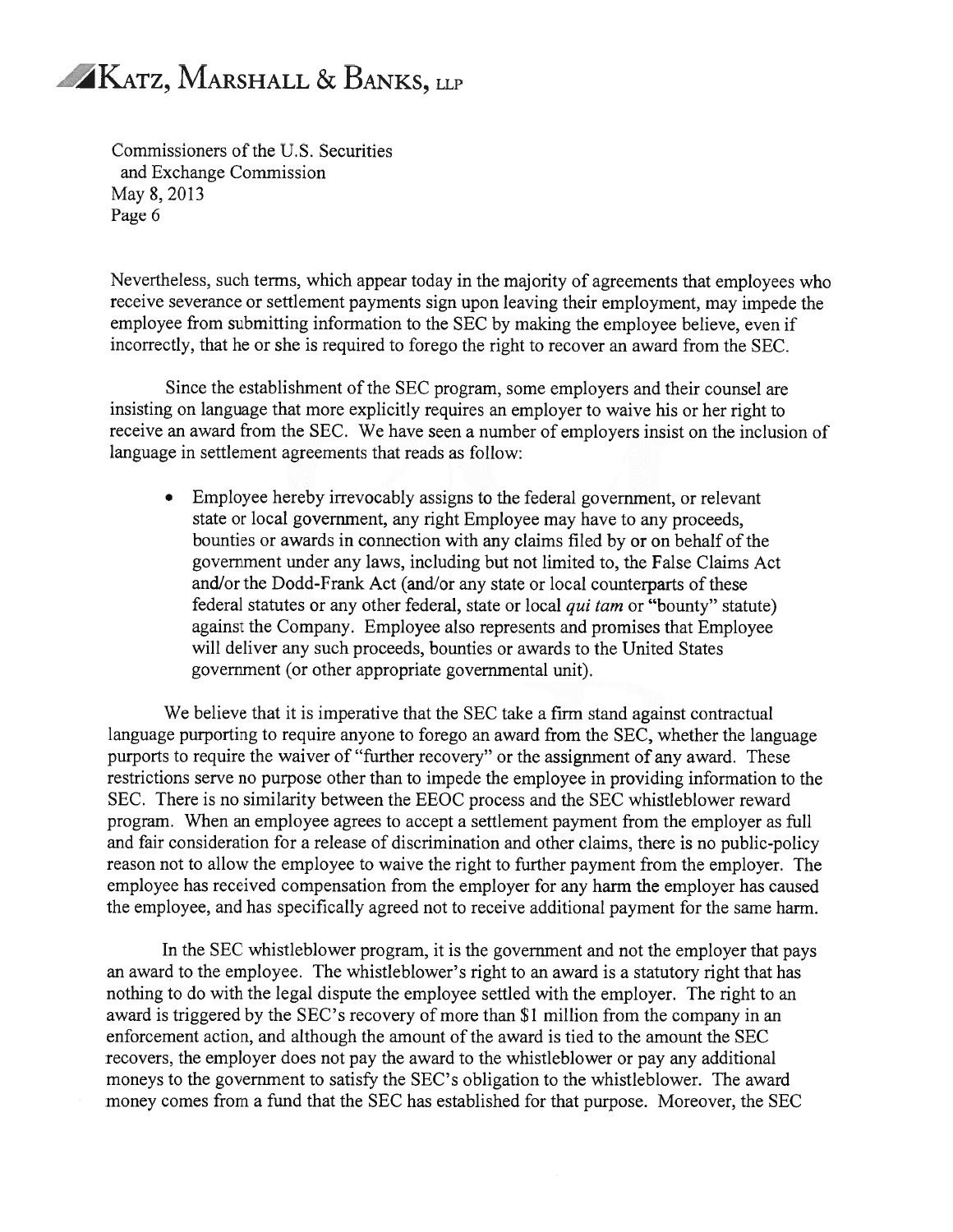Commissioners of the U.S. Securities and Exchange Commission May 8, 2013 Page 7

pays an award to a whistleblower not as damages for harm the employer subject company has caused the employee (for which the employee has received payment), but rather to reward the employee for providing the Commission with information that has led to a successful enforcement action that furthers the public good. Because the only benefit inuring to a company that obtains a waiver of an employee's right to recover an award from the SEC whistleblower program is to remove the whistleblower's incentive and thus to prevent or thwart SEC action against the company, deterring the employee from reporting to the SEC is clearly a company's only motivation for imposing the waiver on the employee. There is no legitimate justification for allowing companies to impede whistleblowers in this manner.

In this sense, the SEC program can be analogized to a law enforcement agency's practice of posting a notice of monetary reward on the bulletin board in the post office for anyone providing information that leads law enforcement to the arrest and prosecution of a bank robber. A company should not be able by contract to require a whistleblower to forego an award from the SEC any more than a bank robber should be able by contract to require members of the community not to accept an award for turning him in to the authorities in response to a wanted poster in the post office.

We believe that it is likely that a court would find a contract void as against public policy to the extent it requires an individual to forego an award from the SEC, whether as "further recovery" or by assignment,<sup>2</sup> but that does not prevent such contracts from impeding individuals in providing the Commission with information about securities violations. The great majority of such agreements will never end up in court because individuals who have signed them will believe they are barred from receiving an award from the SEC, and they will have no incentive to stick their necks out and risk a breach-of-contract lawsuit and the harm to their careers that whistleblowers commonly suffer. The deterrent effect of the language can, in itself, serve as an impediment to a would-be whistleblower.

 $2$  In general, "a promise [will be found] unenforceable if the interest in its enforcement is outweighed in the circumstances by a public policy harmed by enforcement of the agreement." Town of Newton v. Rumery, 480 U.S. 386, 392 (1987). In the whistleblower-reward context of qui tam lawsuits under the False Claims Act, courts have held that pre-filing releases of the right of a whistleblower to report wrongdoing and receive a reward are unenforceable. In the leading case, United States v. Northrop Corp., 59 F.3d 953 (9th Cir. 1995), the court emphasized the vital importance of financial incentives in the reporting and successful prosecution of fraud on the government. The court ultimately held that, where the information had not yet been reported to the federal government, a provision in a private settlement agreement purporting to waive a relator's ability to sue and to recover a reward under the False Claims Act was invalid.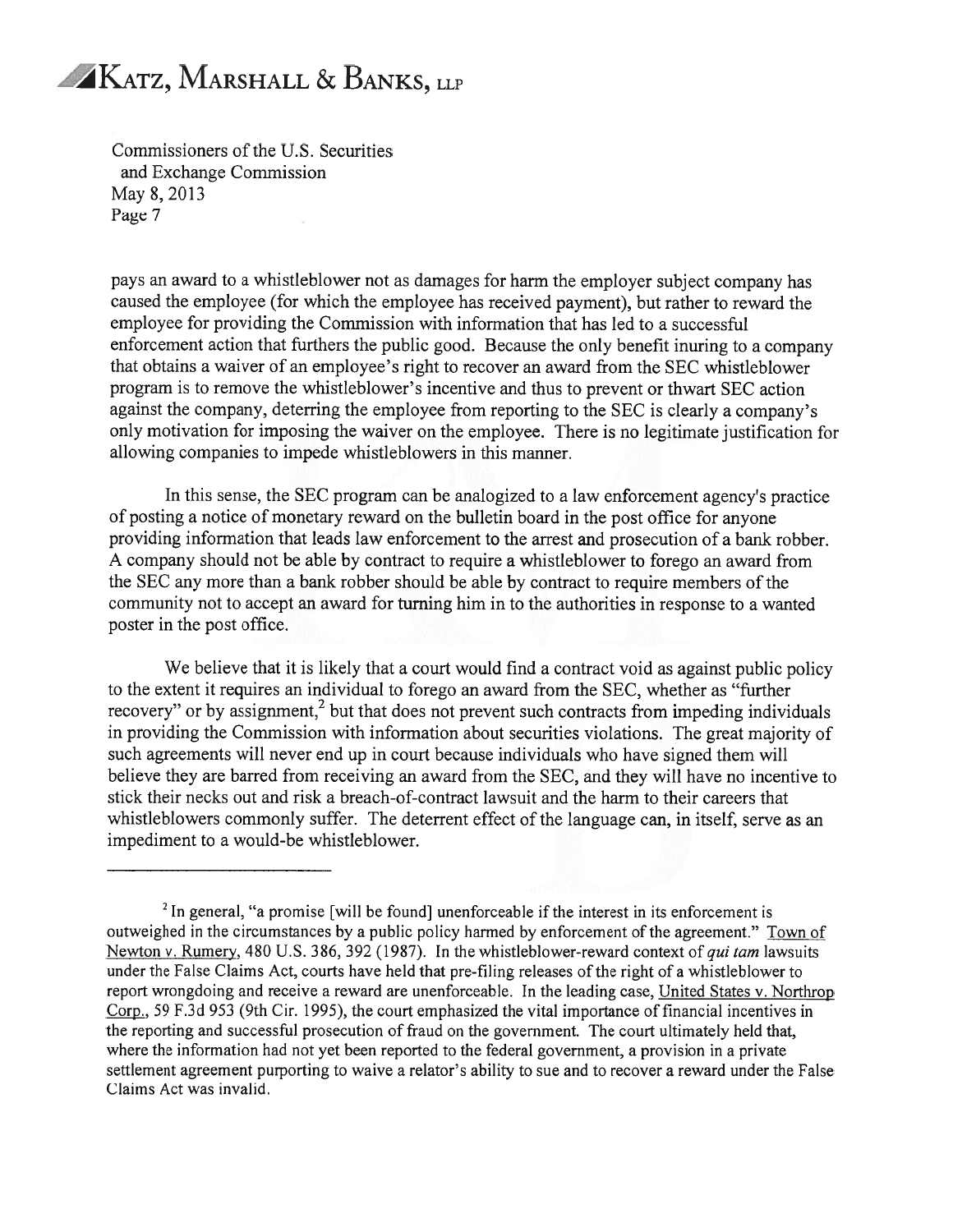

Commissioners of the U.S. Securities and Exchange Commission May 8,2013 Page 8

By prohibiting impediments that include "enforcing, or threatening to enforce, a confidentiality agreement," 17 C.F.R. § 240.2 1F-17(a), the SEC has already recognized the importance of preventing the chilling effect that employer actions can have on would-be whistleblowers. The Commission should expand the language in Rule 21F-17(a) to make clear that employers also cannot impede an individual by extracting promises to waive, forego, or assign to someone else any award that the SEC issues as a result of a successful enforcement action. The only reason a company would include such a provision in a severance or settlement agreement is to impede the other party from communicating with the Commission. Allowing companies to enforce such promises, or even to achieve the deterrent effect that including them in agreements with employees can have, is contrary to the manifest intent of Congress in instituting the program and the Commission in promulgating rules pursuant to the Dodd-Frank Act.

#### B. The Requirement to Disdose or Refrain from Engaging in Communications with the Government

In addition to contractual provisions purporting to require whistleblowers to forego their right to awards, we are seeing in our practice an increase in employers insisting on provisions that place various restrictions, limitations or conditions on departing employees' communications with the SEC. These provisions not only impede individuals from providing information to the Commission, but also frustrate the SEC's ability effectively to investigate tips.

One employer tactic towards this end is to require an employee as part of a settlement or severance agreement to certify, in effect, that he or she has not submitted a tip to the SEC. We commonly see language along the following lines in employer-drafted agreements:

Employee represents that he has not filed any lawsuit, claim, charge, or complaint regarding the Company with any local, state, or federal agency, self-regulatory organization, or court.

An employee who has submitted information to the SEC cannot confidently make this representation because the TCR ("Tip Complaint or Referral") form filed with the SEC can reasonably be considered a "complaint." In fact, the form itself requires the filer to answer a number of questions about his or her "complaint."

Faced with such language, an employee who has submitted a tip to the SEC Office of the Whistleblower must either refuse to sign the agreement and forego any severance or other benefit offered by the agreement, insist on a carve-out for the SEC tip and effectively alert the employer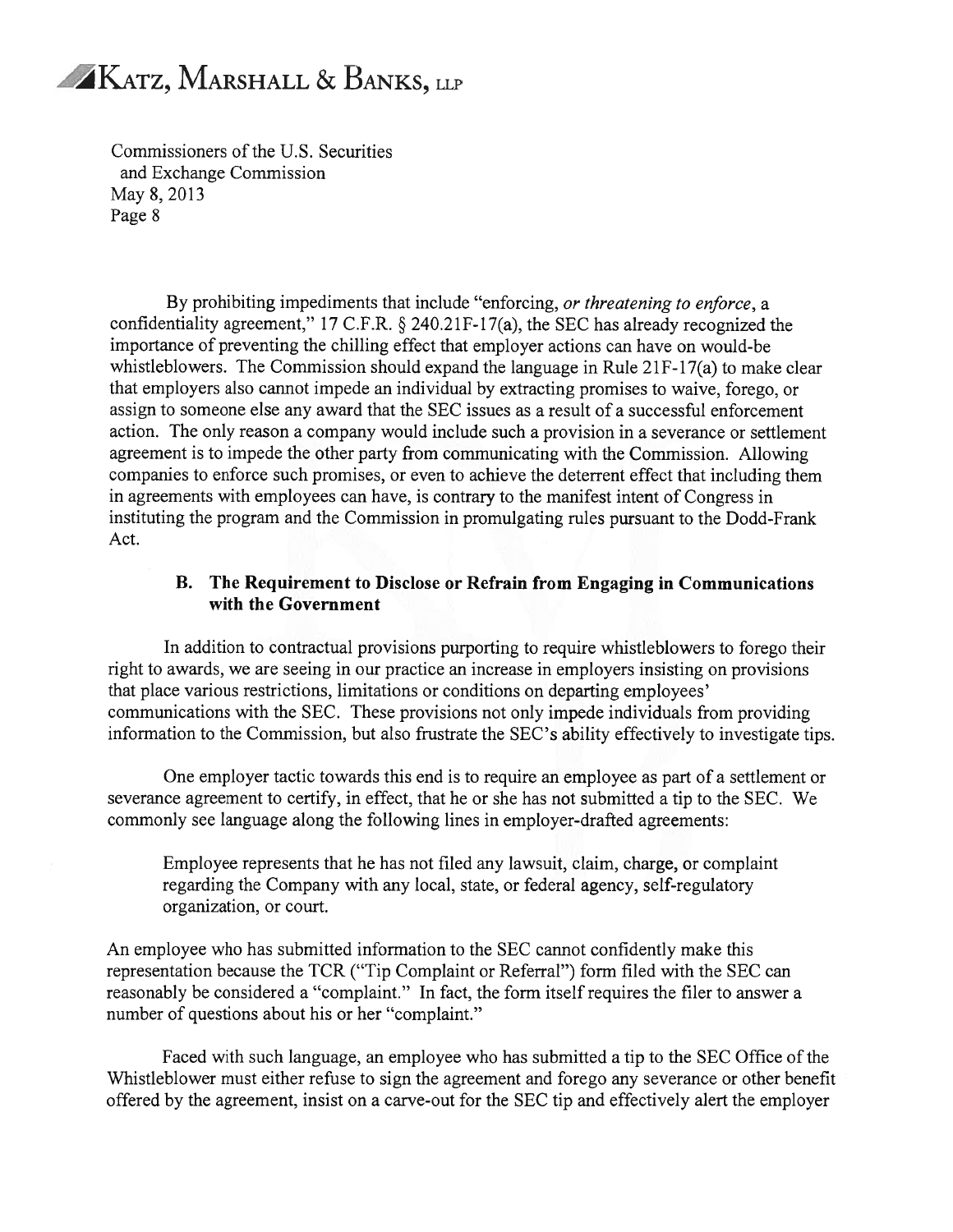

Commissioners of the U.S. Securities and Exchange Commission May 8,2013 Page 9

to the likelihood that he has submitted one, or sign the agreement as is and risk having suit filed against him if the employer learns of the employee's tip. This provision also impedes the employee who has not filed a tip but who knows of potential securities violations and is weighing the pros and cons of reporting the same to the SEC. If the employee knows that the employer will require such a certification upon separation from the company, he will likely be deterred from providing information to the SEC because of the dilemma he will face upon his departure — an event which may come soon if, like many whistleblowers, he reports his concerns internally and encounters retaliation that forces him out of his job. In both situations, the employee is impeded in providing information to the SEC, and where the employee has submitted a tip and requests modification of the language quoted above, the SEC's investigative options are limited by the fact that the employer has learned that an investigation may be underway or forthcoming.

Some employers are also requiring departing employees to agree, either explicitly or in effect, to keep the employer informed of communications with the SEC and to cooperate with the company in any investigation by the SEC. We are seeing an increase in these types of contractual provisions, through which the employer can limit or manage a whistleblower's participation in an SEC investigation. Here are three examples of language that employers have proposed for inclusion in agreements governing the post-termination conduct of departing employees:

- Employee will inform the Company within ten (10) days of receipt of a subpoena or inquiry requesting information relating to the Company and will cooperate with the Company in any investigation, regulatory matter, arbitration and/or any third-party lawsuit in which the Company is a subject or party.
- Employee agrees that he will assist and cooperate with the Company in connection with the defense or prosecution of any claim that may be made against or by the Company, or in connection with any ongoing or future investigation or dispute or claim of any kind involving the Company, including any proceeding before any arbitral, administrative, judicial, legislative, or other body or agency, including testifying in any proceeding to the extent such claims, investigations or proceedings relate to services performed or required to be performed by him, pertinent knowledge possessed by him, or any act or omission by him.
- If Employee is requested to respond to an inquiry or provide testimony before the Securities and Exchange Commission (SEC) about this Agreement or its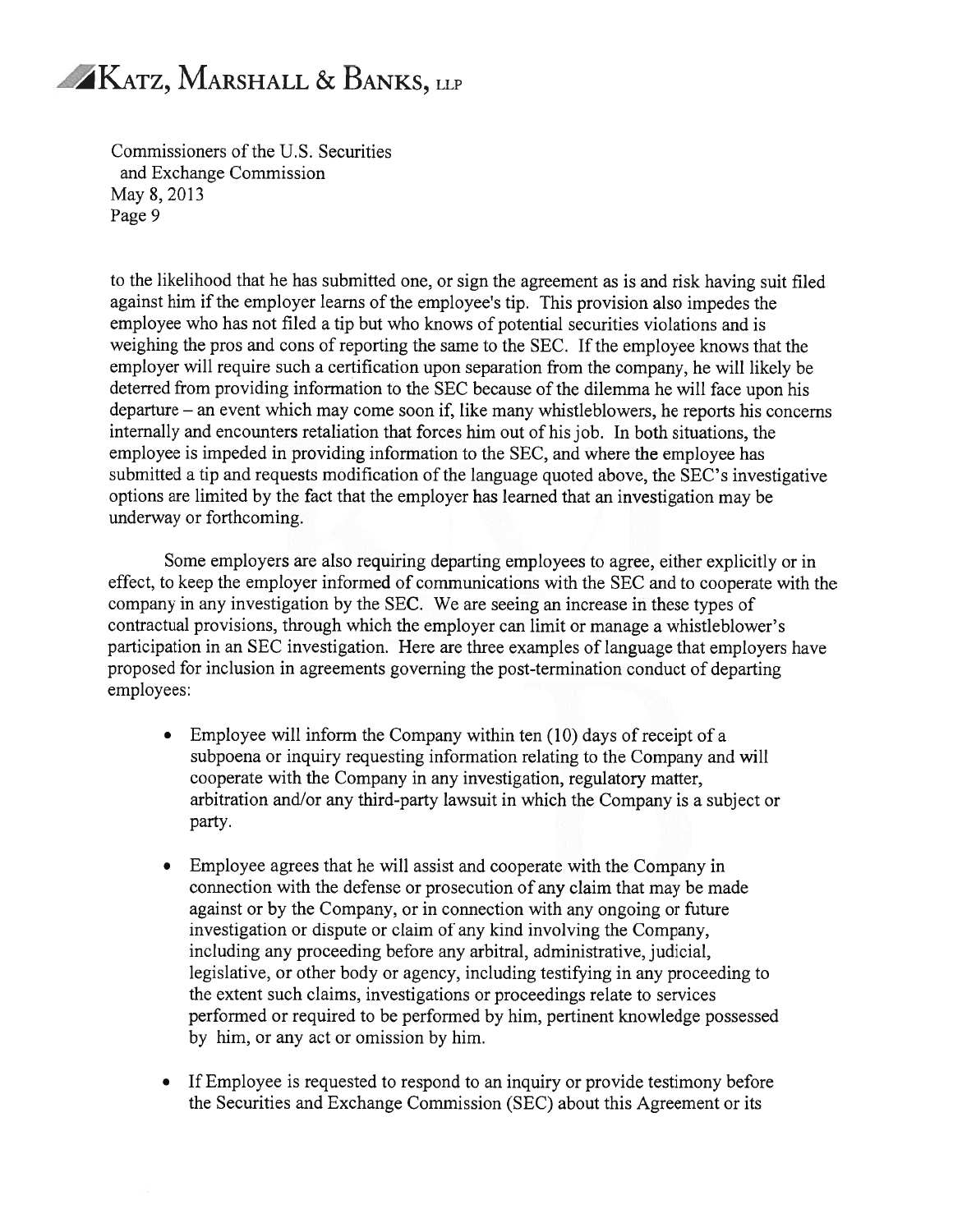Commissioners of the U.S. Securities and Exchange Commission May 8,2013 Page 10

> underlying facts and circumstances, Employee (or his attorney) should fulfill his obligation to inform the Company of such request, as set forth in this agreement, only after Employee has responded to the inquiry or provided the testimony sought.

These provisions appear intended to, and have the effect of, ferreting out any communications an employee may have had with the SEC, forcing the employee to disclose the information he has provided to the SEC, and allowing the company to manage — and therefore to discourage — the employee's further communications with the Commission under the guise of "cooperation."

Mandatory disclosure and cooperation with the employer in an SEC investigation, especially when those requirements apply to an individual who has submitted a tip to the Commission and is a cooperating witness in its investigation, are inconsistent with free and open communication with the Commission and contravene several SEC rules. In addition to "impeding" the employee from "communicating directly" with the Commission in violation of Rule 21 F-17(a), such contractual terms allow the company to make an end-run around Rule 21 F-17(b), which reads as follows:

If you are a director, officer, member, agent, or employee of an entity that has counsel, and you have initiated communication with the Commission relating to a possible securities law violation, the staff is authorized to communicate directly with you regarding the possible securities law violation without seeking the consent of the entity's counsel.

<sup>17</sup> C.F.R. § 240.21F-17(b). The purpose ofthis rule is to allow the SEC unfettered access to individuals who have come forward with information about potential securities violations. The Commission places enough importance on not allowing employers to filter, manage or restrict its communications with a whistleblower to promulgate a rule that arguably bypasses state ethics rules against contact with represented parties. The SEC's rules ensuring direct communications between SEC staff and whistleblowers will have little effect if companies can require whistleblower to notify them of each and every inquiry from SEC and to cooperate with management in responding.

Contractual terms mandating disclosure and cooperation also impinge on the ability of individuals to submit tips to the SEC anonymously using the procedures set forth in Rule 21F-7(b). These procedures, which Commission staff took great pains to design into the program and which will be critical to its success, will be rendered meaningless if companies are allowed to require whistleblowers to notify the company and cooperate every time the whistleblower or his counsel received an inquiry, possibly even an email or a telephone call, from SEC investigators.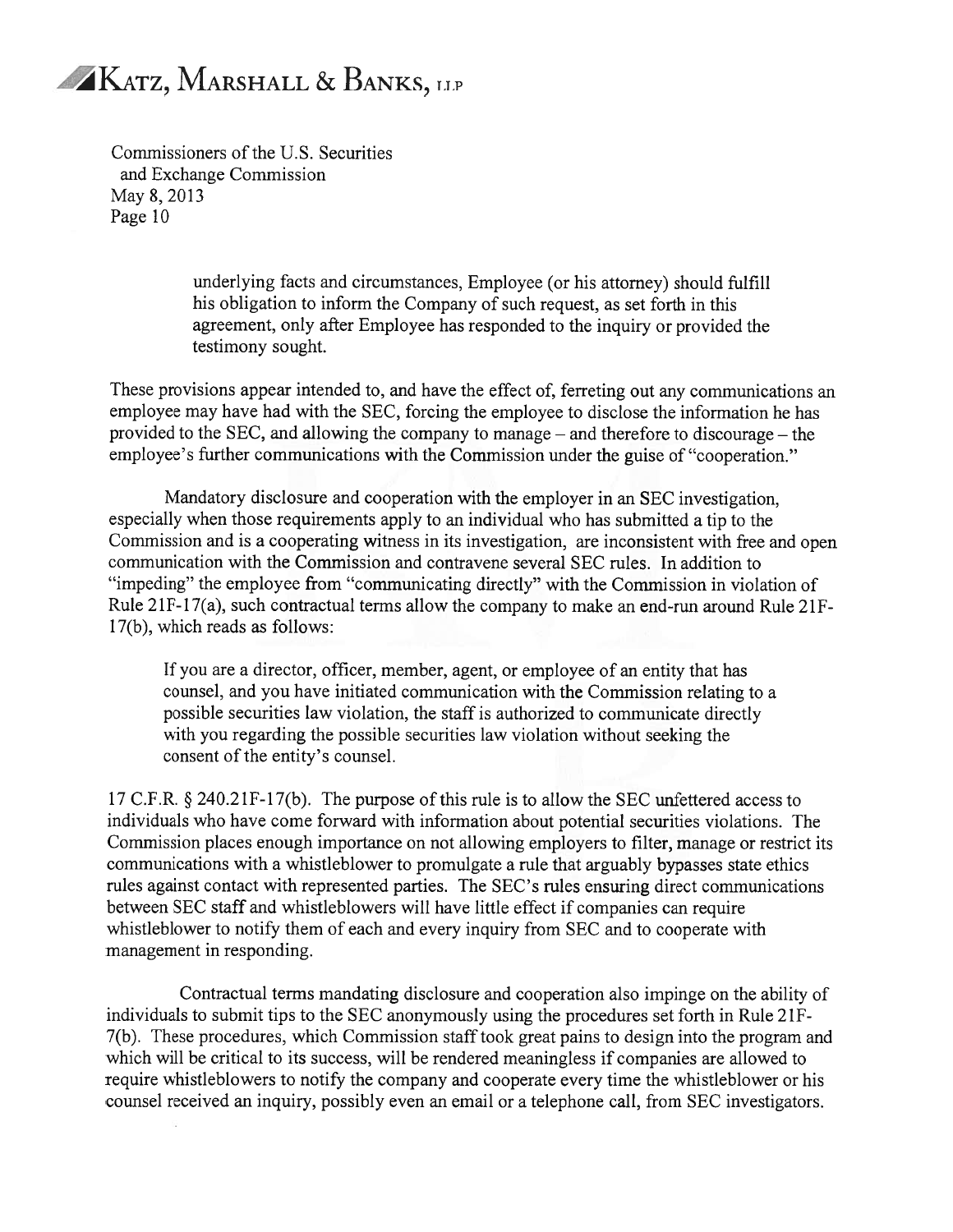Commissioners of the U.S. Securities and Exchange Commission May 8, 2013 Page 11

In addition, such provisions hamper the Commission's investigative techniques by making sure that the likely target of an investigation has notice of the investigation from its inception and before the SEC has formally notified anyone of its inquiry.

#### IV. Conclusion and Recommendation

Employers' practices requiring employees or former employees to agree to settlement or severance provisions such as those described in this letter pose a serious threat to the success of the SEC whistleblower program. Whether enforceable or not, the inclusion of such terms in severance agreements and settlement agreements has a chilling effect on individuals who would provide information to the SEC about potential securities violations. This is especially true for would-be whistleblowers who have signed such agreements without the benefit of counsel, as countless employees do every year in the United States. In a difficult job climate, the widespread use of provisions like those described above, which are routinely presented to employees who may be given only a few days to decide, often without counsel, whether to sign employer-promulgated agreements or forgo severance packages that might cover their mortgages and other expenses until they find new employment, undermines the incentives and protections Congress and the Commission intended to afford to whistleblowers. At the 2012 annual convention of the National Employment Lawyers Association, whose members represent plaintiffs in employment disputes and whistleblower actions, numerous attorneys expressed concern that such provisions would shut down the ability of large numbers of employees to participate in so-called "bounty" programs by effectively removing the incentives that Congress established as a way to encourage participation.

We respectfully urge the Commission to promulgate a regulation or issue an opinion to combat these anti-SEC and anti-whistleblower tactics now, while the program is young. Such regulation or opinion should make clear that enforcement of confidentiality agreements is not the only prohibited means of impeding a whistleblower from communicating with the SEC. For example, the Commission could add the following underlined language to  $\S 240.21F-17(a)$  to clarify the scope of the protection:

No person may take any action to impede an individual from communicating directly with the Commission staff about a possible securities law violation, or to affect the rights of an individual who does so. Prohibited actions include, but are not limited to: (1) enforcing, or threatening to enforce, a confidentiality agreement (other than agreements dealing with information covered by  $\S 240.21F-4(b)(4)(i)$ ) and  $\S 240.21F-4(b)(4)(ii)$  of this chapter related to the legal representation of a client) with respect to such communications; (2) requiring that an individual waive, assign, or otherwise relinquish his or her right to a whistleblower award